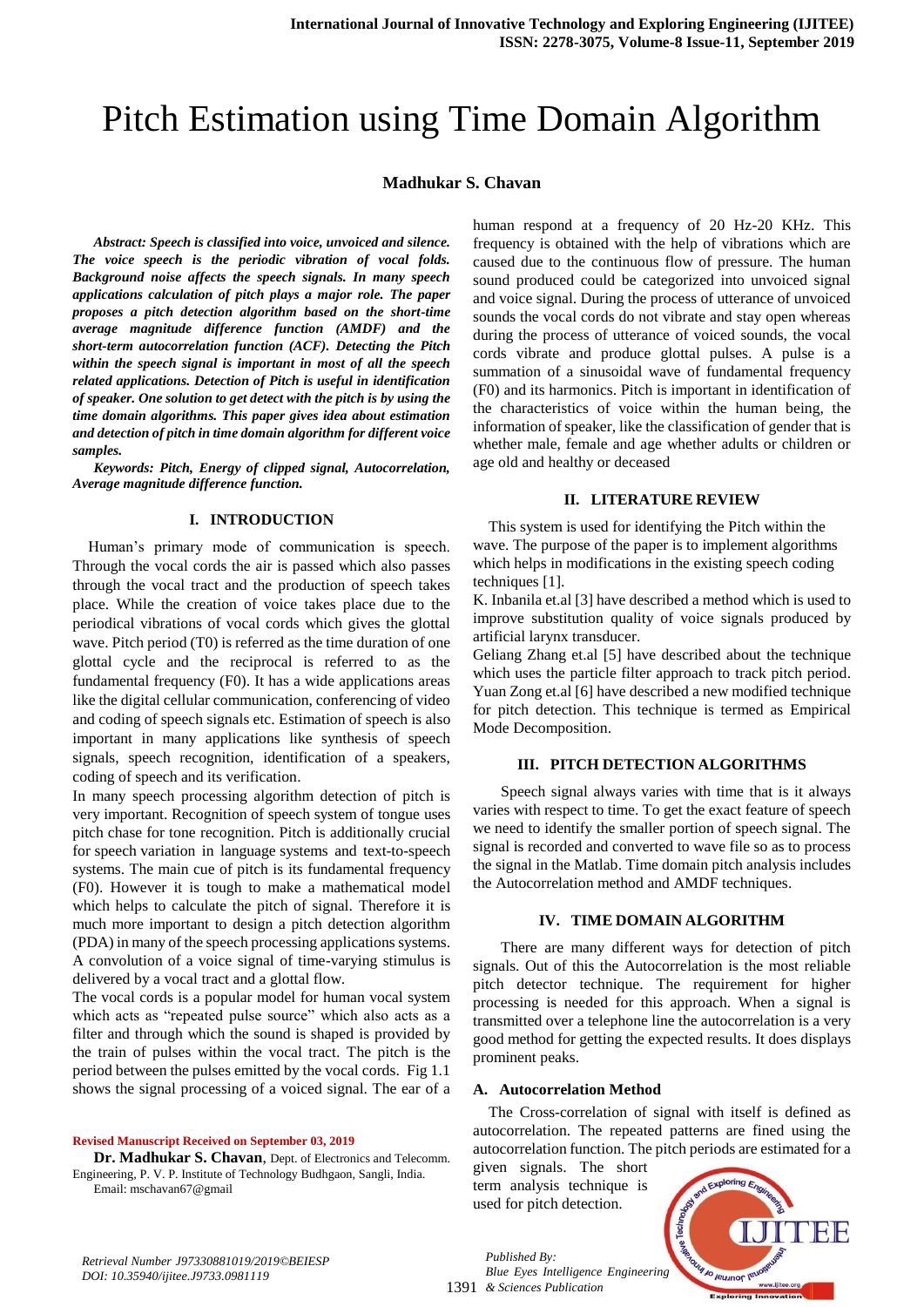

## **Fig. (1) Flowchart of Pitch Detection Algorithm using Autocorrelation Method**

The detail of the algorithm are depicted in fig. (1) And a summary of algorithm is given below.

- 1.The signal is considered and it is filtered at a 900Hz and applied with a sampling frequency of 10 KHz.
- 2. 10ms intervals are selected from a length of segments of 30msec. Thus the segments overlaps by 20msec.
- 3.The Autocorrelation, Equation (1), samples using a hamming window. Overlapping is allowed within the frames. The peak signal level for 30msec determines background noise. If the signal goes above the threshold value then it is termed as a voice otherwise it is termed as silence and no further action is taken.
- 4. Fixed % is determined by the clipping level.
- 5. Using clipping level, processing of speech signal takes place.
- 6.The largest value from the signal is computed and compared to a fixed threshold. If the peak value is below threshold it is termed as unvoiced signal and when it is above the threshold then it is defined as the largest peak location.

For appropriate normalization process the autocorrelation function at zero delay is computed. It always search for maximum peaks. The values are always computed and compared with the threshold. Within the pitch fundamental frequency is computed by,

$$
Rx(m) = \lim_{N \to \infty} \frac{1}{2N + 1} \sum_{n = -N}^{N} x(n) x(n + m)
$$
 (1)

Where m is the of sample points time lag. Autocorrelation algorithm is relatively impervious to noise.

## **B. Average Magnitude Difference Function**

It is similar to Autocorrelation it estimates the gap rather than the similarities within the frames. It is termed as the different form of autocorrelation analysis. The signals are formed by a delay difference between the input signal and it is given by relation,

by relation,  

$$
D_{\rm m} = \frac{1}{L} \sum_{n=1}^{L} |(X(n) - X(n-m))|
$$
(2)

Where  $x(n)$  are input speech samples and  $x(n-m)$  time shifted samples. The 'Dm' is the difference signal which is formed by delaying the input signal for certain amount of time. The pitch period is identified as the value of the lag at which the minimum AMDF occurs.



#### **Fig. (2) Flowchart of Pitch Detection Algorithm using AMDF Method**

The detail of the algorithm are depicted in fig. (2) And a summary of algorithm is given below.

- 1.The signal is considered and it is filtered at a 900Hz and applied with a sampling frequency of 10 KHz.
- 2. 10ms intervals are selected from a length of segments of 30msec. Thus the segments overlaps by 20msec.
- 3.The Autocorrelation, Equation (2), samples using a hamming window. Overlapping is allowed within the frames. The peak signal level for 30msec determines background noise. If the signal goes above the threshold value then it is termed as a voice otherwise it is termed as silence and no further action is taken.
- 4. Fixed % is determined by the clipping level.



1392 *& Sciences Publication Blue Eyes Intelligence Engineering*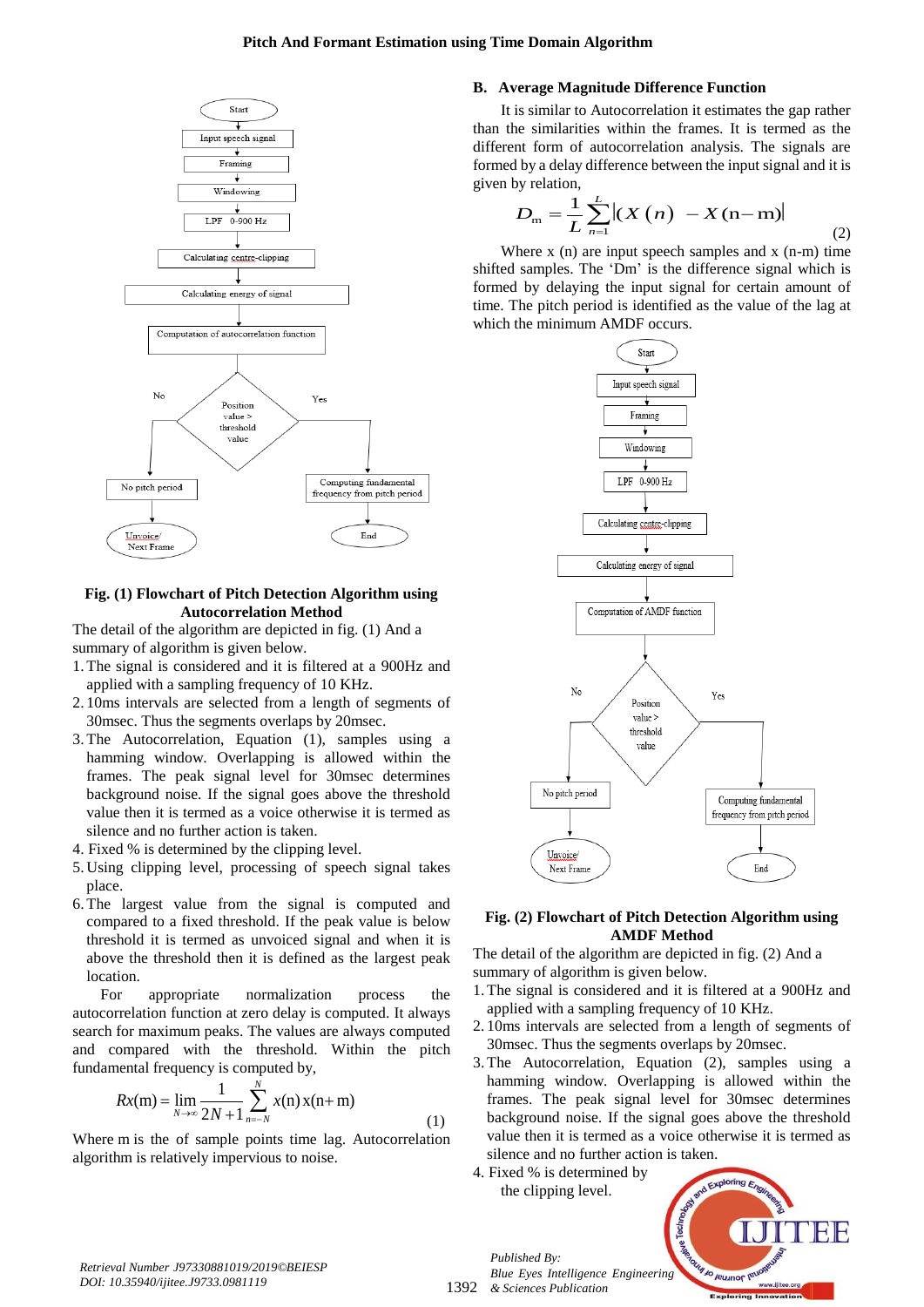- 5. Using clipping level, processing of speech signal takes place.
- 6.The largest value from the signal is computed and compared to a fixed threshold. If the peak value is below threshold it is termed as unvoiced signal and when it is above the threshold then it is defined as the largest peak location.
- 7.The largest peak of the Average magnitude difference function is located and the peak value is compared to a fixed threshold (e.g., 30% of Rn(0)). If the peak value falls below the threshold, the segments is classified as unvoiced and if it is above, the pitch period is defined as the location of the largest peak.
- AMDF tapers off with the lag m. the AMDF is divided by the length of overlap just to avoid tapping-off:

# **V. RESULTS AND DISCUSSION**

- The range for children lies between 200Hz to 500Hz i.e., the pitch which is in this range are classified as voice of a child.
- The range for female lies between 150Hz to 350Hz i.e., the pitch which is in this range are classified as voice of a female.
- The range for children lies between 80Hz to 200Hz i.e., the pitch which is in this range are classified as voice of a men.

# **A. For Children**



**Fig. (a) Graph of ACF and AMDF for Children**

Fig. (a) Shows results of autocorrelation and average magnitude difference function for 6 samples of children where the pitch or frequency range for children matches with the range 200Hz to 500Hz hence the values of pitch are classified under children categories.

#### **B. For Female**



Fig. (b) Graph for ACF and AMDF for Female

Fig. (b) Shows results of autocorrelation and average magnitude difference function for 6 samples of female where the pitch or frequency range for female matches with the range 150Hz to 350Hz hence the values are classified under female categories.

#### **C. For Male**



Fig. (c) Graph for ACF and AMDF for Male

Fig. (c) Shows results of autocorrelation and average magnitude difference function for 6 samples of male where the pitch or frequency range for male matches with the range 80Hz to 200Hz hence the values of pitch are classified under male categories.

- The autocorrelation and average magnitude difference function methods are used for calculation of pitch signal from the different collected samples.
- If the pitch values are in the range of 80Hz to 200Hz. Then the pitch signal is classified under male categories
- If the pitch values are in the range of 150Hz to 350Hz. Then the pitch signal is classified under female categories
- If the pitch values are in the range of 200Hz to 500Hz. Then the pitch signal is classified under children categories
- The autocorrelation and average magnitude difference function methods gives pitch value and by comparing the pitch value with the standard values we can easily classify the sample according to different categories i.e., children, female and male.

# **VI. CONCLUSION**

The time domain method is used for calculation of pitch in which the values are compared to the standard format which is used to classify the gender of a person. In future we may extend this for noise reduction and multiple speaker source separation.

#### **REFERENCES**

- 1. L. R.Rabiner and R. W.Schafer ,Digital Processing of Speech Signals, Prentice-Hall, Englewood Cliffs, NJ, 1978.
- 2. Pratibha and Chandrashekar H. M, "Estimation and Tracking of Pitch for Noisy Speech Signals using EMD based Autocorrelation Function Algorithm)," 2<sup>nd</sup> IEEE International Conference on Recent Trends in Electronics Information & Communication Technology (RTEICT), May 19-20,2017.
- 3. K. Inbanila and E. Krishnakumar, ''Enhancement of Substitution Voices Using F1 Formant Deviation Analysis and DTW Based Template Matching'

International Conference on Wireless Communications, Signal Processing and



*Retrieval Number J97330881019/2019©BEIESP DOI: 10.35940/ijitee.J9733.0981119*

1393 *& Sciences Publication Blue Eyes Intelligence Engineering*